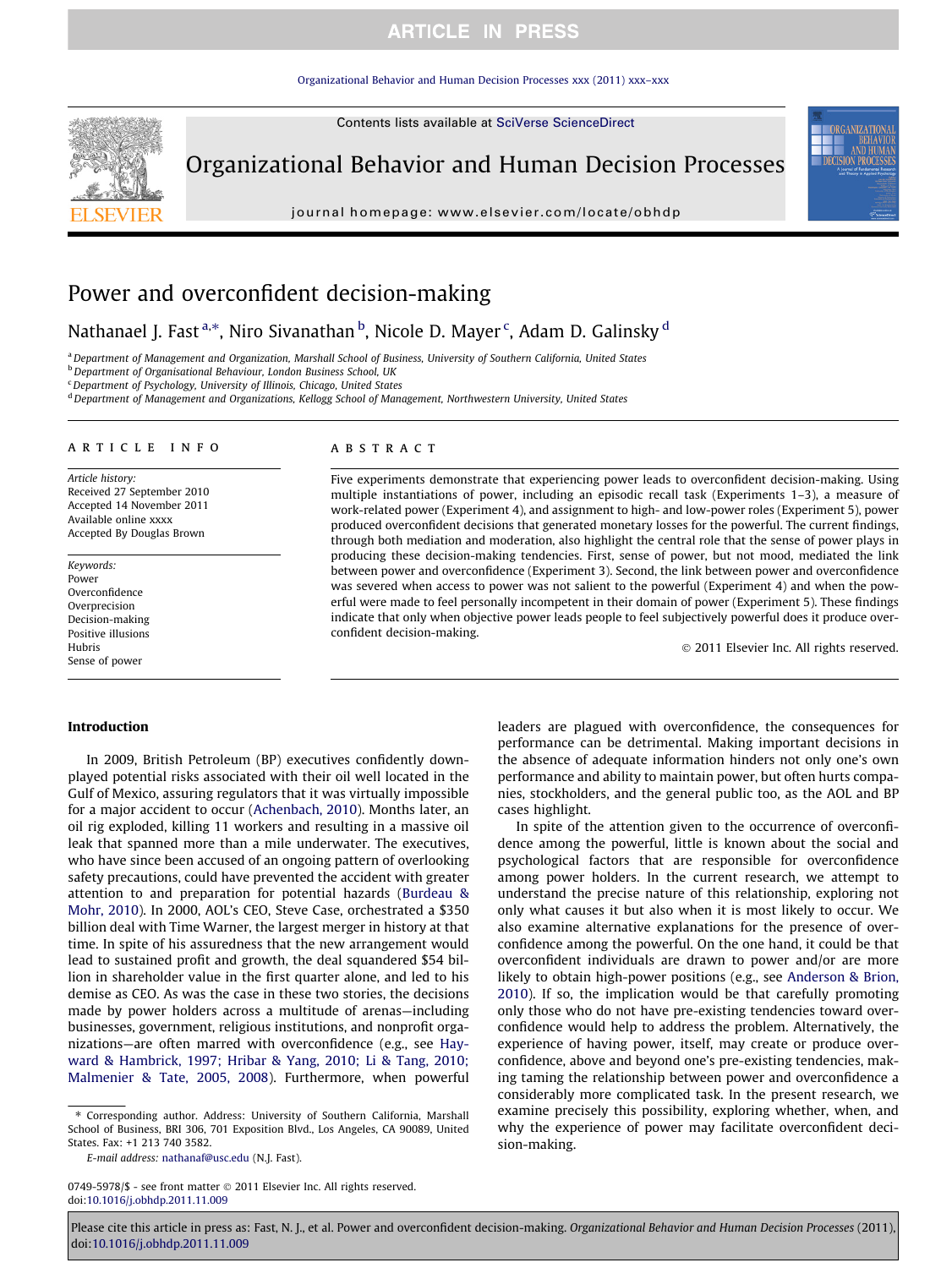# Power as a determinant of overconfidence

Building on recent advances in the power literature, we propose that the experience of power exacerbates overconfidence. Consistent with many others in the field, we define power as asymmetric control over valued outcomes (e.g., [Emerson, 1962; Keltner, Gruen](#page-10-0)[feld, & Anderson, 2003; Magee & Galinsky, 2008](#page-10-0)). [Keltner et al.'s](#page-10-0) [\(2003\)](#page-10-0) approach/inhibition theory of power asserts that power increases the activation of the behavioral approach system (BAS), leading individuals to be especially sensitive to rewarding possibilities. A number of recent studies have provided support for this theory. After experiencing power, individuals pay more attention to positive and rewarding information ([Anderson & Berdahl,](#page-10-0) [2002; Anderson & Galinsky, 2006](#page-10-0)), express themselves more freely ([Galinsky, Magee, Gruenfeld, Whitson, & Liljenquist, 2008\)](#page-10-0), and adopt an orientation toward action ([Anderson & Berdahl, 2002;](#page-10-0) [Fast, Gruenfeld, Sivanathan, & Galinsky, 2009; Galinsky, Gruenfeld,](#page-10-0) [& Magee, 2003; Magee, Galinsky, & Gruenfeld, 2007](#page-10-0)). Furthermore, recent evidence shows that experiencing an elevated sense of power – defined as the subjective sense that one is powerful and influential, regardless of whether this is actually the case ([Ander](#page-10-0)[son, John, & Keltner, 2011\)](#page-10-0) – coincides with confidence-inducing states, such as optimism [\(Anderson & Galinsky, 2006](#page-10-0)), risk-taking ([Jordan, Sivanathan, & Galinsky, in press\)](#page-10-0) and exaggerated perceptions of control over outcomes ([Fast et al., 2009](#page-10-0)). Building on these ideas, we predict that power will, via an elevated subjective sense of power, lead to an overestimation of one's accuracy in decisionmaking domains. Moreover, we predict that this relationship will hold, even when such overconfidence is maladaptive. These predictions are consistent with the notion that behavioral approach activation is associated with a greater degree of positive and actionfacilitating cognitions and a reduced tendency to deliberate on information that might hinder the active pursuit of one's goals ([Keltner et al., 2003](#page-10-0)).

## Overconfidence and related constructs

The concept of overconfidence is situated in a larger body of evidence in cognitive psychology demonstrating the widespread prevalence of positive illusions and self-enhancement biases. This literature has repeatedly demonstrated that people tend to view themselves, the world, and the future more positively than is objectively warranted (e.g., [but see Klayman, Soll, Gonzalez-](#page-10-0)[Vallejo, & Barlas, 1999; Dunning, Griffin, Milojkovic, & Ross,](#page-10-0) [1990; Dunning, Heath, & Suls, 2004; Moore & Cain, 2007](#page-10-0)). There are three commonly-observed strands of these effects, each distinct from the others.

First, overconfidence refers to an inflated sense of confidence in the accuracy of one's knowledge and/or cognitive estimates. For example, people are often overly confident about the precision of their answers to various questions posed to them (e.g., [Russo &](#page-11-0) [Schoemaker, 1992; Soll & Klayman, 2004\)](#page-11-0). Because sound decision making typically requires accuracy regarding what one does and does not know, overprecision in one's knowledge is especially important in organizational settings. In the present paper, we will focus primarily on explaining the emergence of this distinct type of overconfidence among the powerful.

Overconfidence, as defined here, is distinct from a second common self-enhancement bias known as the better-than-average effect. The latter refers to the tendency to believe that one is above average on desirable categories ([Alicke, Klotz, Breitenbecher,](#page-10-0) [Yurak, & Vredenburg, 1995; Klar, Medding, & Sarel, 1996; Wein](#page-10-0)[stein, 1980](#page-10-0)). For instance, an overwhelming majority of people (82%) judge themselves to be in the top 33% of drivers in the US ([Svenson, 1981\)](#page-11-0), a statistical impossibility. Similar perceptions have been documented in arenas of health ([Taylor & Brown,](#page-11-0) [1988\)](#page-11-0), risk-taking [\(Fischhoff, Slovic, & Lichtenstein, 1977\) and](#page-10-0) [negotiations \(Neale & Bazerman, 1985](#page-11-0)). In contrast to overconfidence in one's knowledge, the better-than-average effect emphasizes one's abilities or probabilities relative to those of other people.

A third strand, illusory control refers to an overestimation of one's personal control over outcomes that are either chance-based or fall outside the control of the individual ([Langer, 1975; Thomp](#page-10-0)[son, Armstrong, & Thomas, 1998\)](#page-10-0). Illusory control, which has been linked to power ([Fast et al., 2009](#page-10-0)), is distinct from overconfidence in one's knowledge ([Moore & Healy, 2008](#page-10-0)) as the former relates to the perception that, through one's abilities and/or actions, she is more capable of influencing outcomes than she is in reality. One might, for example, believe that one can win more money using a slot machine with a lever one can physically manipulate relative to a slot machine with no lever, as the latter offers no perceived opportunity for control.

Not only is overconfidence in one's accuracy theoretically and empirically distinct from illusory control ([Moore & Healy, 2008\)](#page-10-0), but at a basic theoretical level, the two constructs speak to different styles of control that humans pursue. Illusory control maps onto the concept of primary control, characterized as attempts to satisfy one's need for control by directly changing one's environment ([Rothbaum, Weisz, & Snyder, 1982](#page-11-0)). In contrast, overconfidence maps onto the concept of secondary control, which refers to the goal of gaining control by accurately predicting and understanding one's environment [\(Rothbaum et al., 1982](#page-11-0)). See [Moore](#page-10-0) [and Healy \(2008\)](#page-10-0) for a more in-depth and highly insightful discussion on the similarities and differences between overconfidence in one's accuracy, the better-than-average effect, and illusory control.

Finally, it is worth noting that our current emphasis on overconfidence is also distinct from prior work exploring how power affects judgments and evaluations. For example, [Inesi \(2010\)](#page-10-0) found that power reduces loss aversion by increasing the anticipated value of gains and decreasing the anticipated negative value of losses. In contrast, our work explores whether power leads people to overestimate the accuracy of their own knowledge. Thus, the two ideas capture different effects associated with the experience of power. Additionally, the present work is theoretically different from [Georgeson and Harris's \(1998\)](#page-10-0) meta-analysis that summarized evidence indicating that as people's power increases, they derogate less-powerful others by rating their performances negatively. Rather than studying derogation in the context of performance evaluations, we make a distinct contribution by exploring overconfidence in one's own knowledge and its effects on decision-making.

## Theoretical and empirical contributions

In the present research, we aim to build on and extend extant theory by making three primary contributions. First, we seek to show that power leads to overconfidence in the accuracy of one's knowledge, or overprecision (see [Moore & Healy, 2008](#page-10-0)). Overconfidence matters a great deal, especially among power holders within organizations, as many of their high-impact decisions are based on perceived precision of relevant knowledge. For example, decisions to acquire a company, enter a new market, or execute a joint venture are all based on the perceived accuracy of one's knowledge about the value of the acquired company, market forecast, and production capacities of the potential partner. Although the distinction between overprecision and overassessment of one's abilities is critical ([Moore & Healy, 2008](#page-10-0)), it is often ignored in the literature. The present research examines the potential psychological connection between power and overconfidence, above and beyond exaggerated beliefs in one's personal abilities or one's capacity to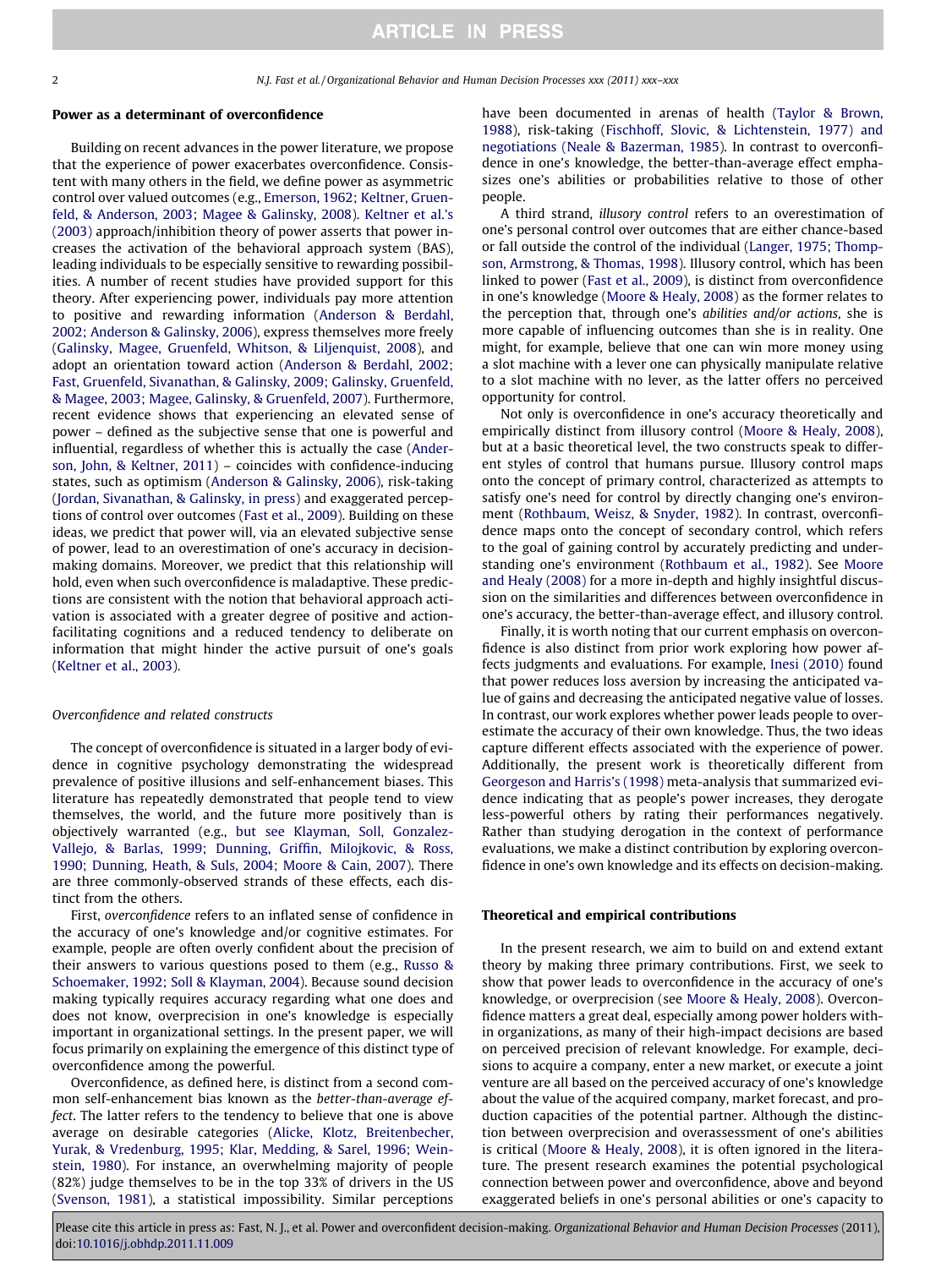control outcomes ([Fast et al., 2009\)](#page-10-0). Specifically, we predict that power produces greater overconfidence in the accuracy of one's knowledge than those who are less powerful.

A second advance is to help uncover why power may lead to overconfidence. There are at least two plausible mechanisms. First, it could be that power leads to overconfidence as a result of activating a subjective sense of power leading, in turn, to greater attention to positive and action-facilitating cognitions ([Keltner et al.,](#page-10-0) [2003](#page-10-0)), such as overconfidence. Alternatively, the observed relationship might instead be a result of role expectations experienced by the power holder. For example, it might be the case that the powerful demonstrate extreme confidence in their knowledge in order to display a trait they believe is expected of those in highpower roles. This idea is consistent with research showing, in a variety of contexts, that inhabiting work roles incites pressures to conform to specific standards of behavior (for reviews see [Bid](#page-10-0)[dle, 1979, 1986; Stryker & Statham, 1985](#page-10-0)).

One way to empirically separate these two mechanisms is to hold objective power (i.e., asymmetric control over resources) constant while manipulating whether or not one experiences the subjective sense that one is powerful. Therefore, in addition to testing sense of power as a mediator, in two of our experiments we block subjective feelings of power but leave in place the expectations that accompany high-power roles. Thus, the present research seeks to push the field forward by examining the central role that sense of power has on the effects of power through both mediation and moderation. We investigate whether (a) sense of power mediates the effects of power on overconfidence, as well as whether (b) the effect of sense of power on overconfidence remains when the subjective sense of power is blocked.

Finally, we extend the literature by examining the effect of power on decision-making performance. Whereas the illusion of personal control can be adaptive (e.g., [Taylor & Brown, 1988\)](#page-11-0), overconfidence in one's accuracy can be problematic, especially when making decisions that hinge on precision. In such cases, power may prevent one from arriving at accurate assessments by generating overconfidence in one's knowledge. Thus, we advance prior research by examining whether power-induced overconfidence will produce decisions that lead the powerful to lose real money. Specifically, we predict that the experience of elevated power will cause people to underperform on decision-making tasks that require accuracy of knowledge relative to those who are less powerful, even when they are financially motivated to be accurate.

#### Overview of the present research

We conducted five experiments to test our core hypotheses that power produces overconfidence (Hypothesis 1) and that the subjective sense of power is the causal mechanism (Hypothesis 2). We also hypothesized that the relationship between power and overconfidence would hold even when expressions of overconfidence mean financial losses (Hypothesis 3). Finally, we predicted that making power holders feel incompetent in their roles would eliminate the relationship between power and overconfidence (Hypothesis 4). In Experiments 1–3 we manipulated power by using an episodic recall task and explored whether feeling powerful leads to overconfidence and underperformance in an information task. Experiment 3 examines this relationship further by assessing mood and subjective sense of power as potential mediators. In Experiment 4, we assessed power within a work context to examine if this relationship holds even when individuals stand to incur financial losses. Furthermore, in order to help show that any observed effects were caused by the sense of power, we made the workplace salient for some and not others, predicting that the power  $\rightarrow$  overconfidence link would emerge only when participants' powerful positions in the workplace were made salient. Finally, in Experiment 5, we examined whether lacking a sense of power eliminates the overconfidence displayed by high-power actors, by manipulating perceived aptitude for a highpower role.

#### Experiment 1

In Experiment 1, we investigated the effect of power on confidence and performance by having participants answer general knowledge questions ([Russo & Schoemaker, 1992](#page-11-0)). We manipulated power by having participants recall a time in which they had power. Although power is conceived as a structural variable, its psychological properties can be activated by recalling past experiences with power [\(Galinsky, Gruenfeld, & Magee, 2003](#page-10-0)), and activating power in this manner produces the same subsequent effects as those obtained using structural and role-based manipulations of power [\(Anderson & Galinsky, 2006; Fast et al., 2009; Galinsky et al.,](#page-10-0) [2003](#page-10-0)).

## Method

Participants were 41 undergraduates (25 women) from a large Midwestern university<sup>1</sup> who participated in exchange for a \$5 payment. The experiment involved two conditions, a high-power condition ( $n = 19$ ) and a low-power condition ( $n = 22$ ). Participants came in groups of 6 to the lab and were brought into separate rooms to participate in the experiment. In these rooms, participants were given a high- or low-power experiential prime.

#### Power

Participants were instructed to recall and write about a personal incident in which they had or lacked power over another individual or individuals ([Galinsky et al., 2003](#page-10-0)). In the high-power condition, participants wrote about a situation in which they controlled the ability of another person or persons to get something they wanted or were in a position to evaluate those individuals. In the low-power condition, participants wrote about a personal incident in which someone else had power over them.

#### Overconfidence

After completing the power manipulation, participants were asked to provide answers to a series of six factual questions, adapted from [Russo and Schomaker \(1992\).](#page-11-0) They were required to provide the correct answer by estimating a 95% confidence interval around each of their answers. For example, one question (''Martin Luther King's age at time of death'') required the participant to provide a range in which the correct answer lied, with 95% confidence (e.g., 35–52 years).

#### Results and discussion

We found no effects of sex on confidence levels. Given the different units involved with each answer (i.e., age, distance, weight), we converted the responses to standardized scores (z-score). We used the mean z-score for the six items for all of our analyses. As predicted, high-power participants ( $M = -0.19$ , SD = 0.43) assigned narrower answer ranges for their 95% confidence intervals than did low-power participants  $(M = .22, SD = .78)$ ,  $t(39) = 2.09$ ,  $p = .04$ ,  $d = .65$ . These findings support our prediction that power leads individuals to overestimate the accuracy of their knowledge.

We also computed a mean accuracy measure by averaging the number of times the correct answer fell between the confidence intervals provided by the participant. Analyses of accuracy

<sup>1</sup> Age was not recorded.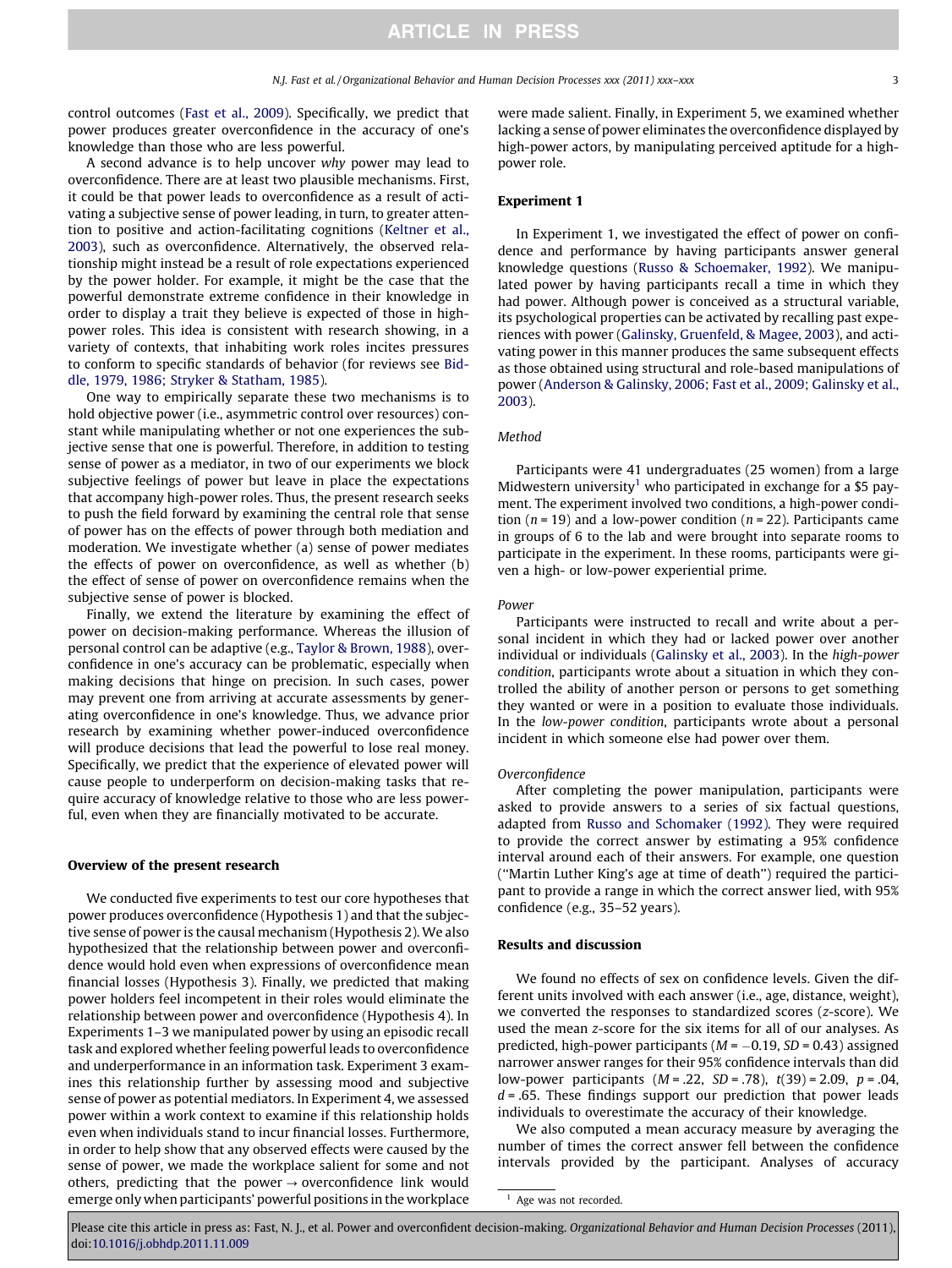revealed that confidence in one's answers was inversely correlated with accuracy ( $r$  = –.65,  $p$  < .01) and, as a result, high-power participants ( $M = .31$ ,  $SD = .19$ ) were marginally less likely to find the correct answer within their confidence boundaries than were lowpower participants ( $M = .43$ ,  $SD = .20$ ),  $t(38) = 1.84$ ,  $p = .07$ ,  $d = .62$ .

Consistent with our hypothesis, high-power individuals set narrower confidence margins for their answers than did low-power participants. Furthermore, this overconfidence led the powerful to be less accurate than low-power individuals.

## Experiment 2

Experiment 2 sought to strengthen the findings from Experiment 1 in a number of ways. First, we included a baseline condition in order to ensure that the high-power condition, rather than the low-power condition, was driving the effects. Second, we assessed overconfidence in a work-relevant domain, testing participants' confidence in their estimates of the future performance of potential employees. Third, we sought to more clearly get at overconfidence and underperformance by using a domain where predictions both mattered and had objective answers. We chose the domain of professional hockey because it places participants in a role that managers face routinely (i.e., rating and selecting potential employees) and, additionally, because there are objective metrics that are observable and painstakingly recorded in hockey games, allowing for a precise measurement of player performance. Given the objective data on past and future performance, we could compare participants' predictions to actual performance.

As in Experiment 1, we manipulated power with a recall prime ([Galinsky et al., 2003\)](#page-10-0). After manipulating power, we asked participants to take on the role of an organizational representative making hiring assessments and recommendations for a hockey team and select the player they believed would perform the best for their team. We then measured confidence in their estimates for all players. Because we chose actual statistics from eventual NHL players, we were able to assess the accuracy of participants' judgments.

## Method

Participants were 241 students (115 women, 126 men) at a large Western university and a European business school who participated either for course credit or payment. The two samples produced the same patterns of results, so we combined them for further analyses. The experiment involved three conditions: highpower ( $n = 81$ ), low-power ( $n = 79$ ), and neutral power ( $n = 81$ ). After the manipulation, participants completed a hiring task which assessed overconfidence.

#### Power manipulation

As in Experiment 1, participants were instructed to recall and write about a personal incident in which they had or lacked power over another individual or individuals, or recall and write about their previous day ([Galinsky et al., 2003](#page-10-0)). In the neutral-power condition, participants wrote about their experiences during the previous day. This ensured that all participants completed the same task (recalling and writing about past events) while being primed with different levels of power ([Galinsky et al., 2003](#page-10-0)).

## Overconfidence

After completing the power manipulation, participants were asked to assess and draft five athletes (i.e., potential employees) for a hockey team. They were asked to select the player among five minor league hockey players who they thought would perform the best for their NHL team the following year. They were provided with each player's minor league statistics (see Appendix A) and were asked to estimate how many points (i.e., goals scored and assists tallied) each would accrue in his first year in the NHL and to estimate 95% confidence intervals around each of their answers. In other words, if they predicted that Player A would score 80 goals, they would then estimate a number below and above 80 such that they were 95% certain the player's actual performance would fall within that range (e.g., 60 and 100).

## **Accuracy**

We were interested not only in participants' confidence levels, but also in whether or not they were correct in their predictions of how many goals their top player would score. To assess whether or not power hindered accuracy, we measured the difference between the player's actual performance (i.e., how many total points (goals plus assists) accrued by the player in his first year in the NHL) and the closest confidence interval provided by the participant. To illustrate, if a participant selected confidence intervals of 60 and 80 but the player's total points was 90, the participant's score would be 10 (i.e., 90 minus 80). Correct predictions (i.e., points that fell within the confidence intervals) received a score of ''0'' because there was no distance between the player's actual score and the range provided by participants.

## Results and discussion

Six participants reported familiarity with the hockey players and, thus, were removed from analyses. There was a main effect for sex; men in the sample had larger confidence intervals  $(M = 38.53, SD = 32.43)$  than women  $(M = 28.59, SD = 31.59)$ ,  $p = 0.02$ , and were also more accurate ( $M = 33.89$ ,  $SD = 27.49$ ) versus  $(M = 42.98, SD = 22.27), p = .01$ , respectively. We repeated all analyses with sex as a covariate and found the same patterns of results and significance levels. Thus, we do not discuss this variable further.

## Overconfidence

Consistent with our predictions, a contrast comparing highpower participants with participants in the other two conditions produced a significant effect such that high-power participants  $(M = 25.82)$  assigned narrower confidence intervals for their top choice than did low-power participants  $(M = 36.70)$ , and neutralpower participants ( $M = 38.38$ ),  $t(232) = 2.63$ ,  $p = .01$ ,  $d = .35$  (see [Table 1](#page-4-0)). This pattern extended beyond the top selected player; the same general pattern was present across all five players,  $t(232) = 2.03$ ,  $p = .04$ ,  $d = .27$ . Additional tests showed that highpower participants had narrower confidence intervals for their top player than low-power participants,  $t(232) = 2.10$ ,  $p = .04$ ,  $d = 0.28$ . The difference between high-power and neutral-power participants was also significant,  $t(232) = 2.47$ ,  $p = .01$ ,  $d = .32$ . There was no difference between low-power and neutral-power participants.

## Accuracy

As predicted, a contrast comparing high-power participants with participants in the other two conditions produced a significant effect such that the distance between the player's actual performance and high-power participants' confidence intervals  $(M = 43.75)$  was greater than that of low-power participants  $(M = 37.05)$  and neutral-power participants  $(M = 34.35)$ ,  $t(232) =$ 2.30,  $p = 0.02$ ,  $d = 0.30$  (see [Table 1](#page-4-0)). This tendency extended beyond the top selected player; the same general pattern was marginally present across all five players,  $t(232) = 1.86$ ,  $p = .06$ ,  $d = .24$ .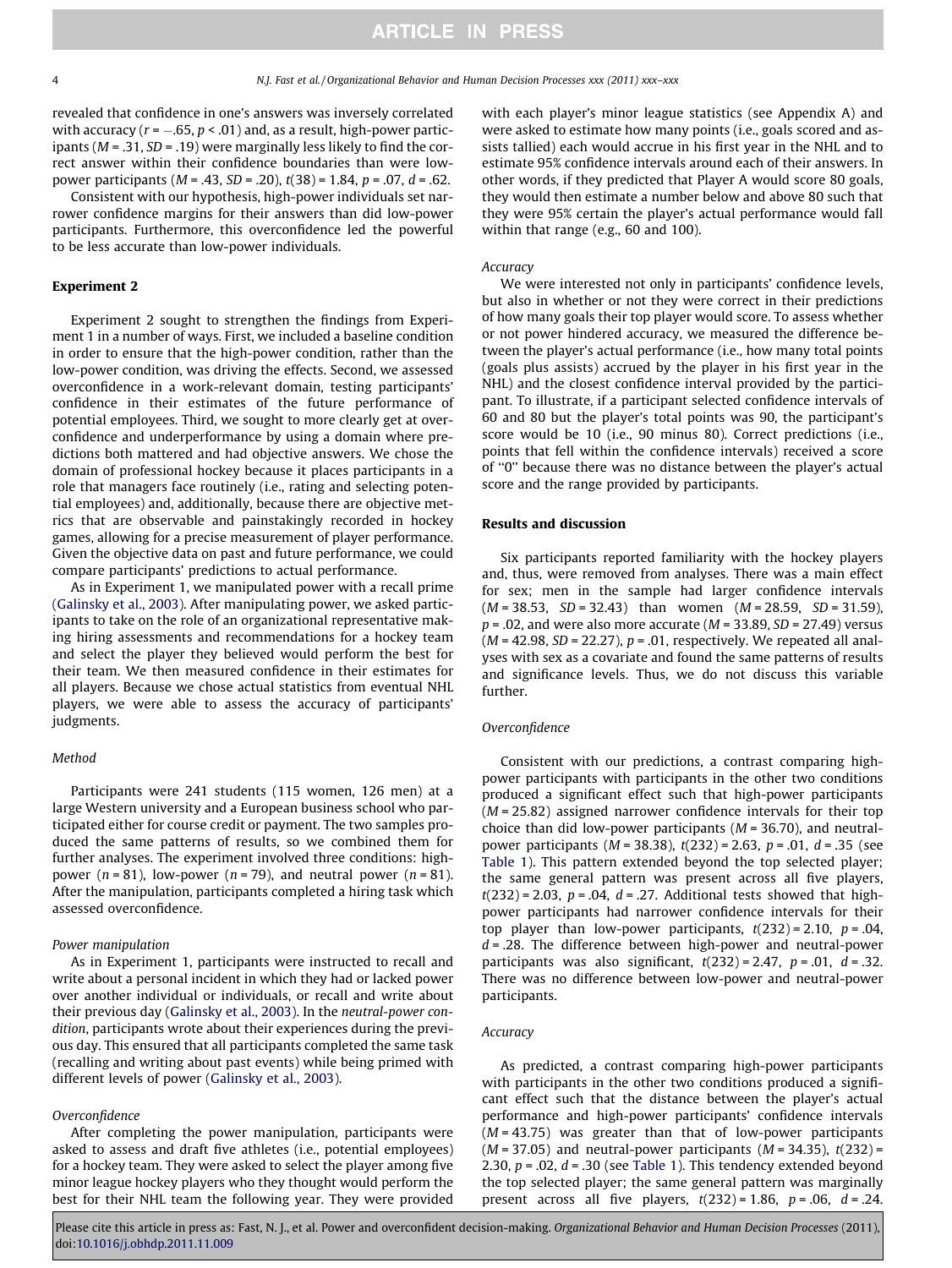# **ARTICLE IN PRESS**

# N.J. Fast et al. / Organizational Behavior and Human Decision Processes xxx (2011) xxx–xxx 5

<span id="page-4-0"></span>Table 1

Effects of power on confidence (i.e., confidence intervals) and accuracy (i.e., distance from correct answer) related to performance predictions for selected player, Experiment 2.

|                                                      | Low-power      |                    | Baseline       |                    | High-power     |                    |
|------------------------------------------------------|----------------|--------------------|----------------|--------------------|----------------|--------------------|
|                                                      | M              | (SD)               | M              | (SD)               | М              | (SD)               |
| Confidence intervals<br>Distance from correct answer | 36.70<br>37.05 | (35.54)<br>(25.62) | 38.38<br>34.35 | (37.28)<br>(25.01) | 25.82<br>43.75 | (20.78)<br>(25.07) |

Note: Smaller confidence intervals represent higher levels of confidence; larger accuracy distance scores represent lower accuracy.

Additional tests showed that high-power participants were less accurate than neutral-power participants,  $t(232) = 2.35$ ,  $p = .02$ ,  $d = 0.31$ . The difference between high-power and low-power participants approached significance,  $t(232)$  = 1.65,  $p$  = .10,  $d$  = .22. There was no difference between low-power and neutral-power participants.

Consistent with our predictions, power led individuals to overestimate the accuracy of their knowledge. High-power individuals set narrower confidence margins for their picks than did lowpower participants. Furthermore, because of their overconfidence, high-power individuals had significantly lower accuracy in their predictions than low-power and neutral-power participants. Specifically, those in the high-power condition set confidence intervals for player performance that were significantly further away from the player's actual performance.

#### Experiment 3

Experiment 3 explored the psychological processes that produce the causal link from power to overconfidence shown in Experiments 1 and 2. We have proposed that a sense of power (i.e., the subjective sense that one is powerful) is the driving force behind this increased overconfidence. However, it is also possible that having power and/or recalling a time when one feels powerful could induce positive affect which, in turn might lead to overconfidence. Although several studies have found either that mood is not affected by power or that it does not mediate power's effect on other variables (e.g., [Anderson & Berdahl, 2002,](#page-10-0) Study 2; [Fast](#page-10-0) [et al., 2009; Galinsky et al., 2003; Smith & Trope, 2006](#page-10-0)), we wanted to explicitly rule out this alternative explanation for the relationship between power and overconfidence. In order to do this, we assessed the effects of manipulated power on confidence, sense of power, and mood.

## Method

Participants were 156 adults (101 women; M Age = 33.28, SD Age = 11.66) recruited from Amazon's Mechanical Turk (see [Buhr](#page-10-0)[mester, Kwang, & Gosling, 2011\)](#page-10-0) for a payment of \$0.75. The experiment involved three randomly assigned conditions: high-power  $(n = 49)$ , neutral  $(n = 54)$ , and low-power  $(n = 53)$ . They then responded to several items measuring sense of power, confidence, and positive and negative mood.

#### Power manipulation

Participants completed the same power manipulations (highpower, neutral-power, and low-power) used in Experiment 2.

## Confidence

Confidence was assessed with four items assessing the degree to which participants felt confident in their own thoughts and knowledge (''I feel confident in my thoughts'', ''I feel confident in my beliefs'', ''I am certain of my knowledge'', and ''I'm very sure about what I know''). Items were rated on a 7-point Likert scale anchored by 1 (strongly disagree) and 7 (strongly agree). The scale was reliable ( $\alpha$  = .84; *M* = 5.63, *SD* = .99).

#### Sense of power

We used the eight-item Sense of Power Scale [\(Anderson & Galin](#page-10-0)[sky, 2006; Anderson, Oliver, & Keltner, in press](#page-10-0)) to assess how powerful people felt (sample items include: ''If I want to, I get to make the decisions", "I can get people to listen to what I say", "I think I have a great deal of power'', ''Even if I voice them, my views have little sway'', reverse-scored). All items were rated on a 7-point Likert scale anchored by 1 (strongly disagree) and 7 (strongly agree). The scale was reliable ( $\alpha$  = .89; *M* = 4.61, *SD* = 1.19).

## Positive and negative affect

We measured affect with the Positive and Negative Affect Schedule (PANAS; [Watson, Clark, & Tellegen, 1988](#page-11-0)). Participants rated how they presently felt by rating positive (e.g., "interested", "excited'', ''proud'', ''alert'') and negative (''upset'', ''nervous'', ''jittery'', "afraid") items. All items were rated on a 7-point Likert scale anchored by 1 (strongly disagree) and 7 (strongly agree). The items were reliable for both positive affect ( $\alpha$  = .92; *M* = 2.82, *SD* = 0.97) and negative affect ( $\alpha$  = .88; *M* = 1.51, *SD* = 0.72).

## Results and discussion

There was no effect of sex on confidence, sense of power, or affect. Age had a marginal positive effect on confidence,  $r = .15$ ,  $p = .06$ , and positively correlated with positive affect,  $r = .27$ ,  $p$  < .01, so we repeated all analyses with age as a covariate and found the same patterns of results and levels of significance. Thus, we do not discuss this variable further.

Consistent with Experiments 1 and 2, a contrast comparing high-power participants with participants in the other two conditions produced a significant effect. High-power participants  $(M = 5.89, SD = 0.81)$  reported more confidence than participants in the neutral  $(M = 5.55, SD = 1.02)$  and low-power  $(M = 5.48,$  $SD = 1.09$ ) conditions,  $t(153) = 2.19$ ,  $p = .03$ ,  $d = .35$ . Additional tests showed that high-power participants were more confident than low-power participants,  $t(153) = 2.09$ ,  $p = .04$ ,  $d = .34$ . The difference between high-power and neutral-power participants revealed the same pattern, but did not reach significance,  $t(153) = 1.74$ ,  $p = .09$ ,  $d = .28$ . There was no difference between low-power and neutral-power participants.

We next tested whether the power manipulation led to a greater sense of power. As predicted, a contrast comparing high-power participants with participants in the other two conditions revealed that high-power participants ( $M = 5.05$ ,  $SD = 1.02$ ) felt more powerful than participants in the neutral  $(M = 4.53, SD = 1.16)$  and low-power ( $M = 4.28$ ,  $SD = 1.25$ ) conditions,  $t(153) = 3.24$ ,  $p = .001$ ,  $d = 0.52$ . Additional tests showed that high-power participants had a greater sense of power than low-power participants,  $t(153) = 3.38$ ,  $p = .001$ ,  $d = .55$ . The difference between high-power and neutralpower participants was also significant,  $t(153) = 2.28$ ,  $p = .02$ ,  $d = 0.37$ . There was no difference between low- and neutral-power participants.

We also assessed the degree to which the power manipulation led to positive affect. A contrast comparing high-power participants with participants in the other two conditions indicated that high-power participants ( $M = 3.03$ ,  $SD = 0.96$ ) felt marginally more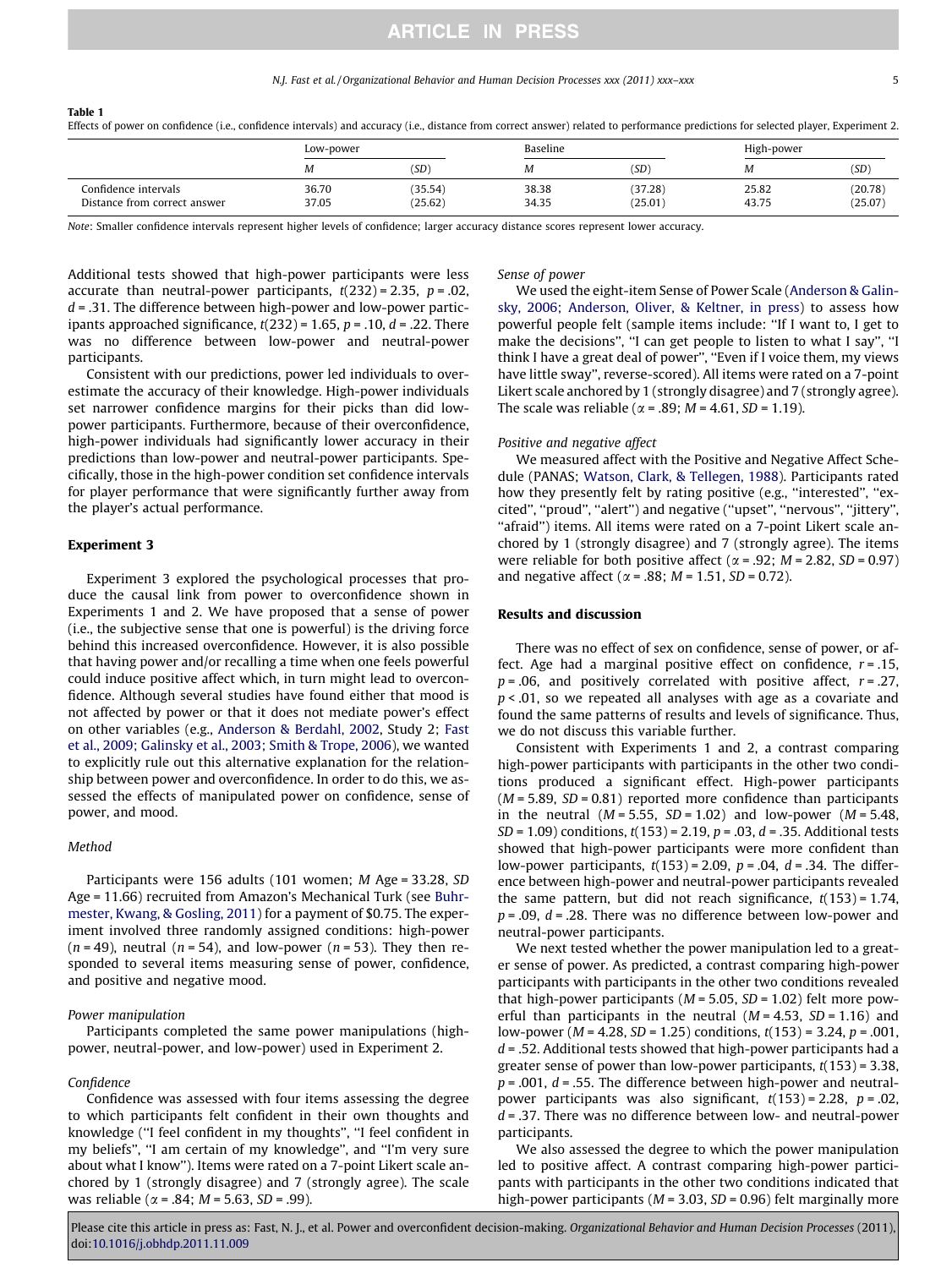<span id="page-5-0"></span>6 N.J. Fast et al. / Organizational Behavior and Human Decision Processes xxx (2011) xxx–xxx



\* *p*< .05, \*\* *p*< .01, \*\*\* *p*< .001

Fig. 1. Subjective sense of power but not positive affect mediates the effect of power manipulation on confidence, Study 3.

positive than participants in the neutral  $(M = 2.56, SD = 0.99)$  and low-power ( $M = 2.89$ ,  $SD = 0.91$ ) conditions,  $t(153) = 1.86$ ,  $p = .07$ ,  $d = 0.30$ . This was driven primarily by a difference between the high-power and neutral-power conditions,  $t(153) = 2.50$ ,  $p = .01$ ,  $d = 0.40$ . Neutral-power participants also reported marginally more positive mood than low-power participants,  $t(153) = 1.79$ ,  $p = .08$ ,  $d = 0.29$ . There was no difference between high-power and lowpower participants.

For negative affect, a contrast comparing high-power participants with participants in the other two conditions indicated that high-power participants ( $M = 1.38$ ,  $SD = 0.70$ ) did not report less negative affect than participants in the neutral  $(M = 1.52)$ ,  $SD = 0.70$ ) and low-power  $(M = 1.62, SD = 0.76)$  conditions,  $t(153) = 1.52$ ,  $p = .13$ ,  $d = .25$ . No contrasts were significant.

Finally, we examined subjective sense of power as a possible mediator of the effect of the power manipulation on confidence. Because there was a marginal effect of power on positive affect, we also examined positive affect as a possible mediator. We used [Preacher and Hayes' \(2008\)](#page-11-0) bootstrapping procedure to test the simultaneous mediation of each variable for the effect of the high-power manipulation on confidence (low-power and neutral conditions were combined, as they produced the same patterns





of effects for both confidence and sense of power). As shown in Fig. 2, sense of power, but not positive mood, mediated the effect of power on confidence. Positive mood did not mediate the effect of power on confidence as the 95% bias-corrected bootstrapped confidence intervals for positive mood included zero, indicating that mediation through this path was not significant  $(Cl = .00-$ .21). In contrast, sense of power mediated the link between power and confidence, as the 95% bias-corrected bootstrapped confidence intervals for sense of power did not include zero, demonstrating that mediation through this path was significant  $(CI = .08 - .38)$ . We ran additional analyses using a 3-level coding scheme for power and found the same patterns and levels of significance.

## Conceptual replication

We conducted a conceptual replication of this study using a shortened version of each of the scales and replicated all the effects: power led to higher confidence, higher sense of power, but not more positive affect than low-power and neutral conditions. As predicted, positive sense of power did mediate the effect of power (the confidence did not include zero: CI = .05–.72) but positive mood was not a significant mediator (confidence intervals for positive mood included zero:  $CI = -.20$  to .31).

Replicating Experiments 1 and 2, power led to greater confidence in one's own thoughts and knowledge. Furthermore, this effect was mediated by the decision-maker's subjective sense of power, providing important insight into the mechanism. In short, it is when manipulations of power produce a subjective experience of power that they lead to overconfidence.

## Experiment 4

In the next experiment, we sought to extend the effects observed in the previous three experiments. First, we examined whether we would observe the same power  $\rightarrow$  overconfidence relationship in the field. We did so by assessing whether holding a position of power in one's place of work leads to overconfidence. To help rule out alternative accounts – namely, the possibility that overconfidence leads to power, rather than our hypothesized direction – we manipulated the salience of the high-power role. For half of the participants, we made their positions at work salient just before they responded to our measure of overconfidence (i.e., we measured work positions and level of power before assessing overconfidence). For the remaining half, positions were not made salient (i.e., we measured work positions and level of power after assessing overconfidence). If the link between power and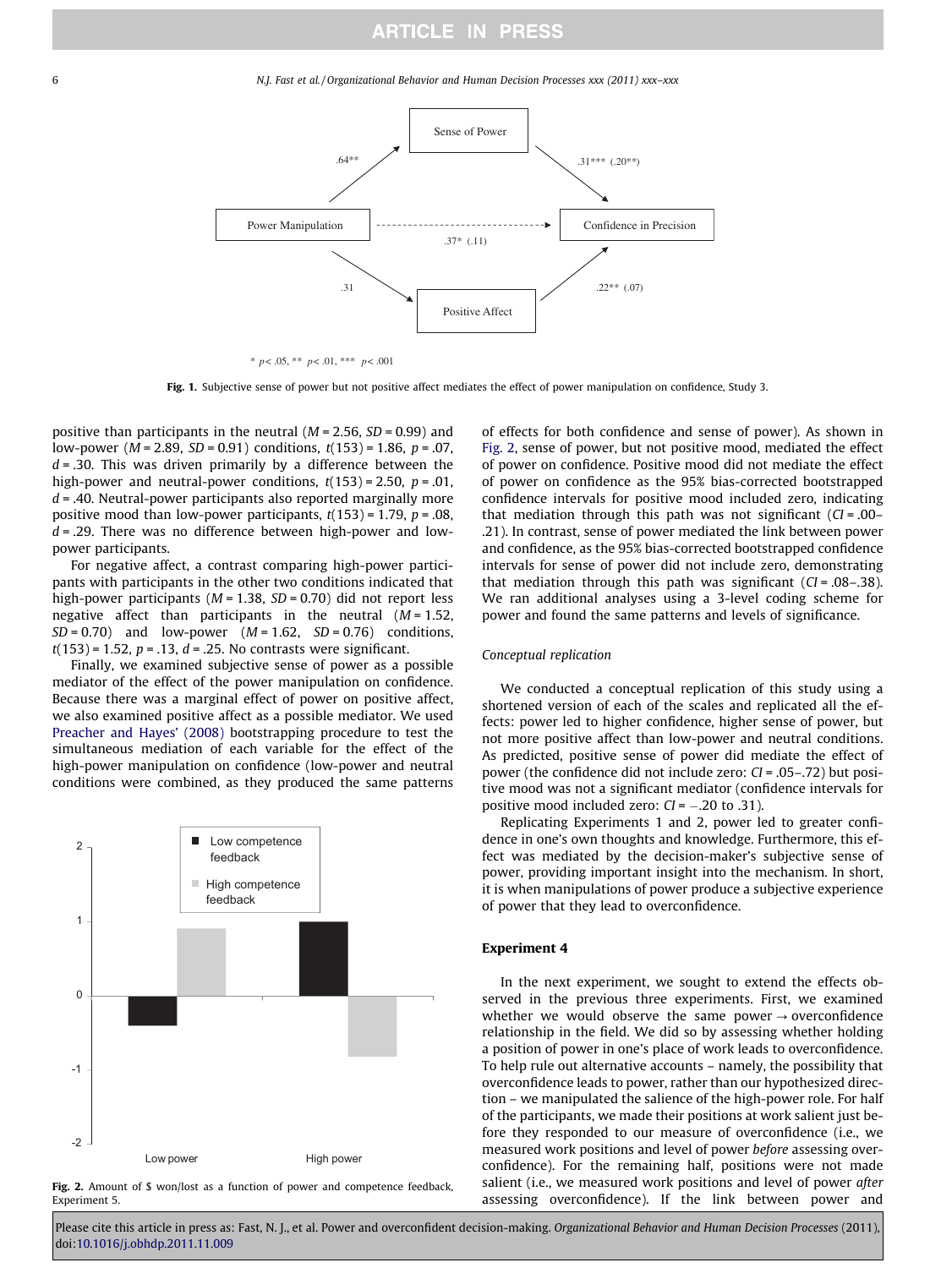overconfidence is due to the tendency for a disposition-based overconfidence leading to positions of power, we would expect to see a positive correlation between power and overconfidence, regardless of power salience. However, if the psychological experience of power leads to overconfidence, we would expect a two-way interaction, such that the link between power and confidence will be more pronounced when one's power is made salient than when it is not. Thus, we hypothesized that the positive link between power and overconfidence would emerge only among participants with high-power positions and whose work roles were made salient. This interaction would help establish that the psychological state of feeling powerful drives the effects of power on overconfidence.

In order to create a conservative test of our hypotheses, we motivated accuracy by providing the chance to earn additional money. We accomplished this by informing participants that they could place bets on difficult trivia questions and then assessed their performance.

# Method

Eighty adults (57 women) from various professions (M Age = 35.29, SD Age = 10.04) were recruited from a national database maintained by a university and paid \$5. The participants occupied a variety of roles, varying in levels of power, across diverse professional domains.

## Power

Participants rated the degree to which they had formal power at work by completing a 4-item scale (see [Fast & Chen, 2009](#page-10-0)): (e.g., ''To what extent do you have a position of power at your place of work?",  $\alpha$  = .95;  $M$  = 4.43, SD = 1.91).

## Role salience

We manipulated whether power role was salient by either measuring work-related power before assessing overconfidence (highsalience condition) or after assessing overconfidence (low-salience  $condition$ ). Role salience condition was dummy-coded ( $0 = low$  role salience, 1 = high role salience).

#### Overconfidence

Participants were given the opportunity to bet on five individual questions (before viewing the actual items). The questions were as follows: ''What is the most popular first name in the world?'', ''What is the capital of Azerbaijan?'', ''How many countries were members of the European Union as of June 2003?'', ''Which US state instituted the nation's first mandatory seat-belt law in 1984?'', and ''Which North American city has the following subway stops: Kendall Square, Central Square, and Porter Square?''

To motivate participants, we reminded them that they would receive \$5 for the study, but could also purchase, or bet on, up to five trivia questions for \$1 each. Correct answers would have a payoff of \$2 (resulting in a net gain of \$1) and incorrect answers would pay nothing (resulting in a net loss of \$1). Importantly, we explicitly told participants that the questions were extremely difficult, stating: ''Note that each of the questions is designed to be fairly difficult—on average, people tend to get them correct around 20% of the time.'' Given this information, a rational decision maker would elect not to place any bets, instead electing to keep the \$1 per question (a 20% chance of being correct leads to an expected value calculation of a loss of \$0.60 per bet (i.e., expected value calculation on winning \$2 is \$.40, for each \$1 bet). After indicating whether or not they wanted to bet on the questions, they answered the actual questions.

Because participants were informed of the extremely low odds of winning and made their bets before they had a chance to see the questions, the choice to bet on a question represents overconfidence in one's general knowledge. We measured the number of bets made, which ranged from 0 to 5  $(M = 1.70, SD = 1.80)$ . Additionally, we measured the average amount of money lost. Scores ranged from a loss of \$5 to a gain of \$2 ( $M$  Loss = \$1.08, SD = 1.41).

# Results and discussion

There was no effect of sex on overconfidence; age was negatively correlated with overconfidence, so we controlled for it. We also controlled for income, in order to rule out the possibility that personal wealth, rather than power, explains people's willingness to make bets.

We tested our main prediction using multiple regression analysis. Power was mean-centered and treated as a continuous variable. The number of bets placed was then regressed onto power, role salience, and the two-way Power X Role Salience interaction term. There were no main effects, but the predicted interaction between power and role salience emerged,  $B = .45$ ,  $t(79) = 2.77$ ,  $p = .01$ . As hypothesized, among participants whose roles were salient, power was associated with greater overconfidence,  $B = .37$ ,  $t(42) = 2.35$ ,  $p = .02$ . In contrast, when confidence was measured before the work position and level of power had been made salient, there was no relationship between power and overconfidence,  $B = -.22$ ,  $t(36) = -1.38$ ,  $p = .18$ .

The interaction on money won was marginally significant,  $B$  =  $-.30$ , t(79) = 2.77, p = .07. As hypothesized, among those whose work role was salient, greater power was associated with a significantly greater loss of money,  $B = -.39$ ,  $t(42) = 2.55$ ,  $p = .02$ , and among those whose work role was not salient, power was unrelated to financial loss,  $B = .05$ ,  $t(36) = 0.31$ ,  $p = .76$ .

Taken together, these findings support our predictions. When work roles were salient, participants in high-power positions at work displayed overconfidence in their knowledge, betting more often on trivia questions even when the odds of winning were glaringly low. In addition, strengthening the pattern observed in Experiments 1 and 2, high-power participants underperformed, such that they lost more money than did their lower-power counterparts.

Importantly, this heightened overconfidence and underperformance was present only among high-power participants whose power was made salient. This suggests that the overconfidence was driven by a subjective sense of power, rather than being simply the result of overconfident individuals achieving high-power roles.

## Experiment 5

Taken together, the results of the previous experiments indicated that power increases confidence in one's knowledge by producing a subjective sense of power. Sense of power mediated the effects of power on confidence in Experiment 3 and salience of power moderated overconfidence and the resulting loss of money, in Experiment 4. The next experiment further explored moderation by actively hindering the sense of power. Recent findings indicate that power fails to produce its typical effects (e.g., self-enhancement) when the power holder is made to feel incompetent [\(Fast](#page-10-0) [& Gruenfeld, 2011](#page-10-0)) or illegitimate ([Lammers, Galinsky, Gordijn, &](#page-10-0) [Otten, 2008\)](#page-10-0). Thus, we predicted that the effect of power on confidence observed in our previous experiments would be eliminated if the power holder was made to feel personally incompetent.

To test this possibility, we conducted a laboratory experiment in which we assigned people to high- or low-power roles and then provided either (false) negative or positive feedback about their aptitude to perform well in a high-power role. We then gave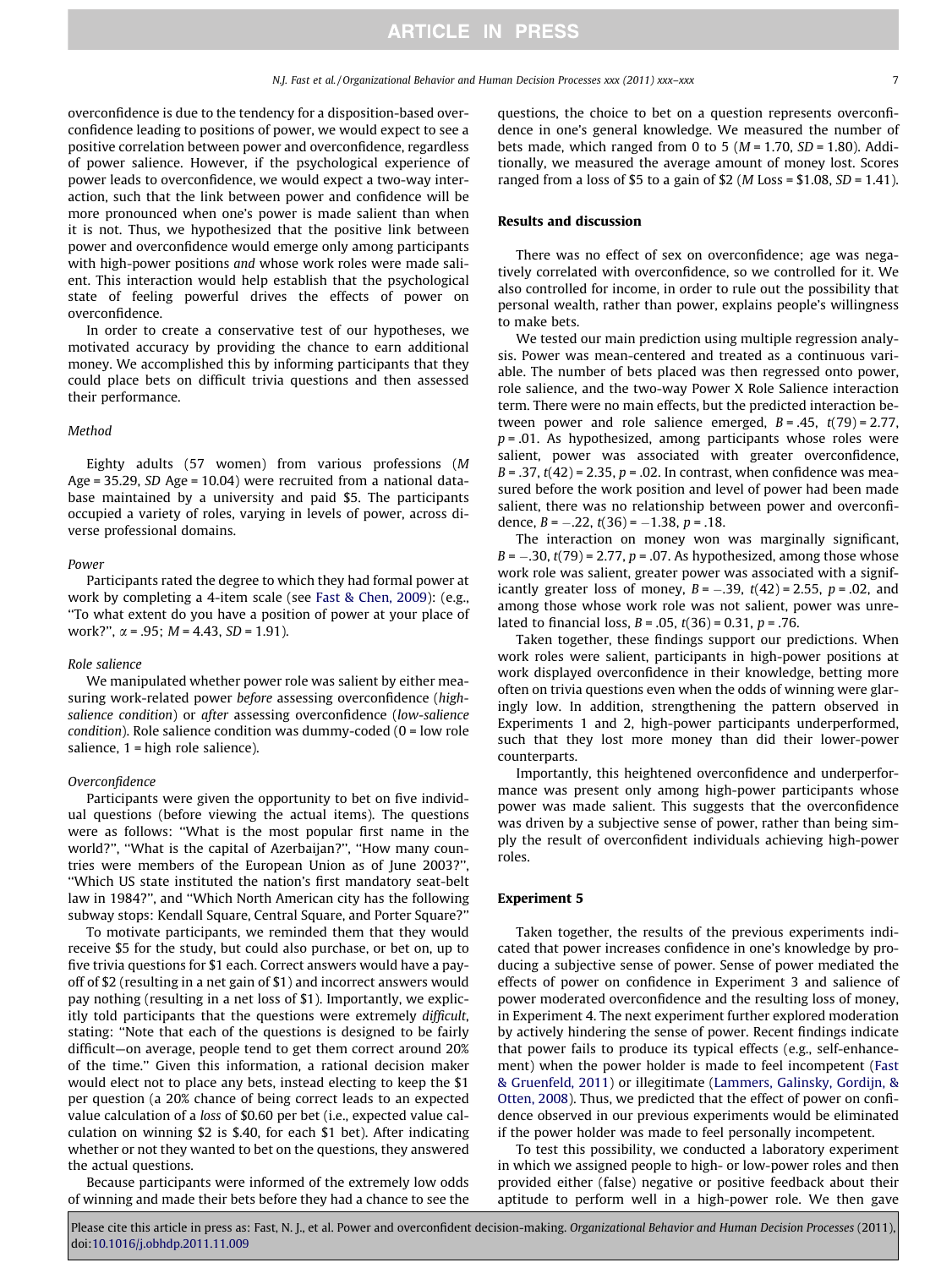participants the chance to bet money on a series of trivia questions. Consistent with the idea that overconfidence is driven through a sense of power, we hypothesized that the effect would disappear among those who had received negative feedback about their personal competence.

In addition, we also used a more conservative test of overconfidence than the one used in Experiment 4. Instead of receiving information about the difficulty of the questions and betting before viewing the actual questions, participants in the present study had the opportunity to view and answer the question, before betting on the likelihood of a correct answer.

## Method

Forty-three students from a large Western University<sup>2</sup> were paid \$8 for their participation. They were randomly assigned to play high- or low-power roles. Participants were directed to one of two rooms and seated at partitioned cubicles so that they could not see any other participants.

#### Power manipulation

Participants were instructed that the purpose of the study was to examine social interactions in a work-based environment. They were then assigned to play the formal role of either Supervisor (high-power condition,  $n = 22$ ) or Production Worker (low-power condition,  $n = 21$ ). The instructions stated that each participant had a partner in an adjacent room and that the supervisor would be guiding the Production Worker on a task and then evaluating and deciding whether to reward the Production Worker's performance. These instructions were corroborated with a clipboard next to each of the supervisor's computers; the top page was entitled ''SUPERVISOR'' and had categories in which to evaluate the Production Worker. At the bottom of the page were two checkboxes indicating that ''My Production Worker deserves a \$1 bonus based on performance'', and ''My Production Worker does not deserve a \$1 bonus based on performance.''). As such, the high-power participants were aware that they occupied a high-power role that afforded the ability to evaluate and reward their partners.

#### Power pilot test

To ensure that the power manipulation was effective, we conducted a pilot test with 28 students. Participants, using a 5-point scale, reported greater perceived access to power in the Supervisor role  $(M = 3.82, SD = 0.77)$  than in the Production Worker role  $(M = 2.46, SD = 0.74), t(27) = 6.55, p < .001$ . Thus, our power manipulation was effective.

#### Personal competence manipulation

All participants were asked to complete an assessment of their leadership aptitude, entitled ''The Leadership Aptitude Scale.'' The scale consisted of 15 items designed to have high face validity, but to be generic enough to have an ambiguous "right" answer. In addition, participant received the following instructions: ''There are no right or wrong answers to the following questions, only personal preferences. Please indicate your answer and answer each question honestly.'' The scale consisted of 4 yes/no items (e.g., ''Have you ever held a leadership position at a place of employment?'', ''Do you feel you have strong verbal communication skills?'') and 11 Likert-scale items (e.g., ''When participating in a group project, to what extent do you tend to dominate the group?'',). Upon completing the task, they were randomly assigned their scores via the computer. Five categories of scores were given: ''Poor'', ''Fair'', ''Average'', ''Good'', and ''Excellent'' and participants

saw that their scores either fell in the range of ''Fair'' (low-competence condition,  $n = 21$ ) or "Excellent" (high-competence condition,  $n = 22$ ). All participants also received the following statement:

''The Leadership Aptitude Scale (LAS) identifies the extent to which people are a good fit for positions of leadership and authority. People who score high on the scale are described as assertive, influential, and a strong fit for leadership roles. They tend to have the ability to skillfully define problems, identify the highest-priority issues, and understand multiple perspectives. Finally, high-LAS individuals tend to accurately identify personal mistakes, encourage and seek out constructive criticism, and adjust their behavior accordingly. In other words, leadership comes naturally to them. Low scores do not necessarily mean that a person would be a bad leader, but rather that the person is not a natural fit and may not be as competent as others.''

#### Competence pilot test

To ensure that the competence manipulation was effective, we assessed perceived competence in the pilot test. Participants, using a 5-point scale, reported greater perceived competence associated with the high-competence manipulation ( $M = 4.54$ ,  $SD = 0.58$ ) than the low-competence manipulation  $(M = 2.36, SD = 0.83)$ ,  $t(27)$  = 12.20,  $p < .001$ . Thus, our competence manipulation was effective.

#### Overconfidence

To assess overconfidence, participants could bet on six trivia questions, from their allotment of \$8. In contrast to Experiment 4, participants did not receive information implying that betting would be irrational. Rather, each of the six items had only two answers to chose from (e.g., Question: According to the 2006 census, which state has the higher population? Answer: Nevada or Virginia), indicating no less than a 50% chance of being correct. Importantly, participants read and answered each question before confidence was assessed. After reading each question and selecting an answer, participants indicated how confident they were in their answer by choosing whether to bet money on it. Confidence in this study, then, was how much money participants won/lost overall, ranging from a loss of \$6 to a gain of \$4 ( $M = 0.19$ ,  $SD = 1.94$ ).

# Results and discussion

One participant was excluded for correctly guessing the purpose of the experiment. There were no main effects of power or competence on overconfidence, but the predicted Power X Competence interaction emerged,  $F(1,41) = 7.43$ ,  $p = .01$ . As hypothesized, among high-power participants, those with positive feedback regarding leadership aptitude lost more money  $(M = -0.82,$  $SD = 2.22$ ) than did those who received negative feedback  $(M = 1.00, SD = 1.56), t(19) = 2.14, p < .05, d = .95<sup>3</sup>. Among low$ power participants, the reverse pattern occurred, though it was not significant,  $t(19) = -1.70$ ,  $p = .11$ ,  $d = .74$ . In this case, participants who received positive feedback won money  $(M = 0.91, SD = 1.76)$ whereas those who received negative feedback lost money, (M = -0.40, SD = 1.78). Overall, high-power/high-competent

 $3$  Because the DV (money won) ranges from  $-6$  to  $+6$  it was, in effect, a 13-point scale. The mean was close to zero (i.e.,  $M = 0.19$ ), which could be likened to 7.19 on a 13-point scale. This puts the high standard deviations in context. In order to examine our effects in different ways, we also added 7 to the scores (making all scores positive) and assessed results for the square root of the scores, both by testing for an interaction and by comparing the high-power/low-competence condition to the other three; we still obtained the same patterns of results, thus strengthening our findings.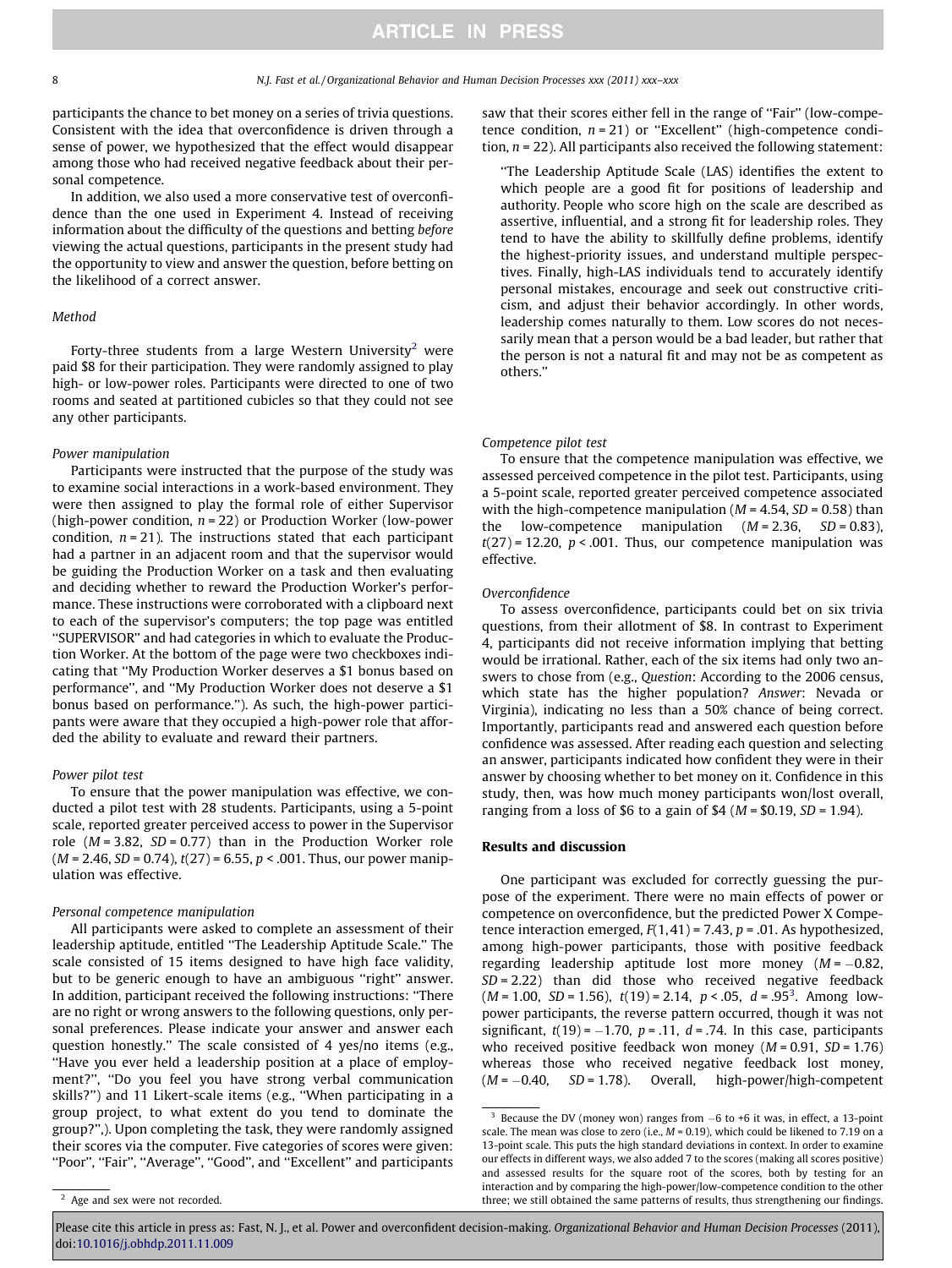participants lost more money than participants in the other conditions,  $t(38) = 2.03$ ,  $p = .05$ ,  $d = .66$  (see [Fig. 1](#page-5-0)).

These findings offer yet further support for the notion that power can lead to overconfidence and underperformance in decision-making tasks. As in Experiment 4, powerful participants lost more money. But, importantly, this effect was eliminated when the powerful were made to feel incompetent. Along with the results of Experiments 3 and 4, this supports the notion that overconfidence by the powerful is driven by a subjective sense of power.

# General discussion

Five experiments demonstrated that the psychological experience of power can lead to overconfidence in decision-making tasks. We used multiple instantiations of power and overconfidence, including an episodic recall task (Experiments 1–3), a measure of power in the workplace (Experiment 4), and random assignment to high- and low-power roles (Experiment 5). Across the experiments, we consistently found support for the prediction that power increases overconfidence in the accuracy of one's thoughts and beliefs. Furthermore, the effect persisted even when participants were financially motivated to be accurate (Experiments 4 and 5).

The current research established the critical role that the sense of power plays in the power-overconfidence link. First, sense of power, but not mood, mediated the link between power and confidence in Experiment 3. Second, two variables linked to a sense of power moderated the effect of power on overconfidence and money lost. The link between power and overconfidence was broken when one's access to power at work was not made salient to participants (Experiment 4) and when power holders were made to feel inadequate in the domain of power (Experiment 5). Thus, power appears to lead to overconfidence by activating a subjective feeling of power.

In contrast to the present research, overconfidence is often treated as an individual difference variable (e.g., [Parker & Fischhoff,](#page-11-0) [2005](#page-11-0)). Accordingly, it could simply be the case that overconfident individuals are simply more likely to obtain power. In line with this notion, recent evidence indicates that overconfident individuals are, indeed, more likely than their less-confident peers to obtain power [\(Anderson & Brion, 2010](#page-10-0)). Importantly, by taking an experimental approach, the present research shows a causal relationship between power and overconfidence. Specifically, we find that the former increases the latter. Experiments 1, 2, 3, and 5 demonstrated that random assignment to high-power treatments elevated expressions of overconfidence among participants, except when they received feedback indicating a lack of competence (Experiment 5). Furthermore, Experiment 4 demonstrated a link between power at work and overconfidence only when the power was made salient to participants. Thus, we are able to rule out individual differences in overconfidence as the driver for our effects.

The present research is not without limitations. Our experiments were conducted in both laboratory and field settings, but it would be interesting to assess the presence of overconfidence more systematically with field studies conducted in the workplace, including the use of independent and dependent variables with greater face and construct validity. Some of our studies were conducted with small sample sizes, so replicating the effects observed here with larger sample sizes would be beneficial. Our results indicate that lacking perceived competence reduces overconfidence among the powerful, but other moderators would be interesting to investigate as well. Another notable limitation, in this and related work on the psychology of power, is the lack of attention to power's longitudinal effects. We are unable to answer the question as to whether the effects observed here will increase or, instead, decrease over time.

#### Contributions

The present findings offer several key contributions to both the power and decision making literatures. First, they move beyond existing work on power to show that power produces a form of overconfidence, referred to as overprecision (i.e., overconfidence in the accuracy of one's judgment; see [Moore & Healy, 2008\)](#page-10-0). Not only is this form of overconfidence documented in the present studies distinct from the better-than-average effect and the illusion of control, but it is also more proximal to many of the overconfident decisions committed by organizational actors (e.g., decision making in the context of mergers and acquisitions). Thus, it is both theoretically and practically relevant to organizational science.

Second, these findings contribute to a small but growing literature on the effects of power on performance. Although power improves performance on certain tasks (e.g., see [Overbeck & Park, 2001\)](#page-11-0), our results indicate that power can harm performance on tasks that require careful deliberation and accuracy – a common task for many leaders. If the sole task facing BP's executives had been to speak passionately, persuasively, and with charisma about the chances of success in their oil wells, the effects of a high sense of power would likely have improved their effectiveness. However, overprecision is not nearly as adaptive when accuracy-based decisions have consequences for both organizations and society. The present findings indicate that the effects of power, left unchecked,may serve to hinder their performance on such tasks (also see [See, Morrison, Rothman, & Soll, 2011\)](#page-11-0). Although power is often self-reinforcing which leads to stable hierarchies ([Magee & Galinsky, 2008\)](#page-10-0), the current findings suggest one potential path where power leads to its own demise. If the powerful bet their resources on misguided precision, they may find themselves stripped of their power. We add, however, that there may be some contexts in which overconfidence in one's knowledge could be adaptive. For example, entrepreneurs often work in domains marked by limited knowledge and high risk. Thus, feeling overconfident in one's knowledge may help in that it could provide the confidence needed to keep moving forward without giving up.

Third, the present research advances our theoretical understanding of power's psychological and behavioral effects by showing that the link between power and overconfidence is driven by a sense of power. The link was mediated by sense of power (Experiment 3) and moderated both by the salience of power (Experiment 4) and by the power holder's faith in his or her capacity to effectively fulfill the high-power role (Experiment 5). The implication of this effect is that in order for a position of power to produce overconfidence, and perhaps other forms of positive illusions, one's rank must be made salient and accompanied by a sense of power. To the degree that an actor lacks perceived competence in the domain of power, he or she will be less likely to display overconfidence and other approach-related tendencies. Our results offer important implications about which power holders are especially likely to demonstrate overconfidence and how it might be reduced. It could be useful for future work to examine additional factors that moderate the sense of power among the powerful, including personality traits, type of power possessed (e.g., [French & Raven,](#page-10-0) [1959\)](#page-10-0), and the nature of one's power motive (e.g., prosocial versus antisocial, [Magee & Langner, 2008\)](#page-10-0).

The present findings also advance the decision-making literature. Despite the critical importance of decisions made by powerful individuals in organizations and society, surprisingly little research has been done to specifically examine the effects of power on decision processes. The present work indicates that power may harm decision-making, particularly when accuracy is critical. It is our hope that future work can build on these findings by identifying cognitive repairs [\(Heath, Larrick, & Klayman, 1998\)](#page-10-0) to alleviate overconfidence among high-powered individuals, a fait accompli for organizational actors. For example, powerful decision-makers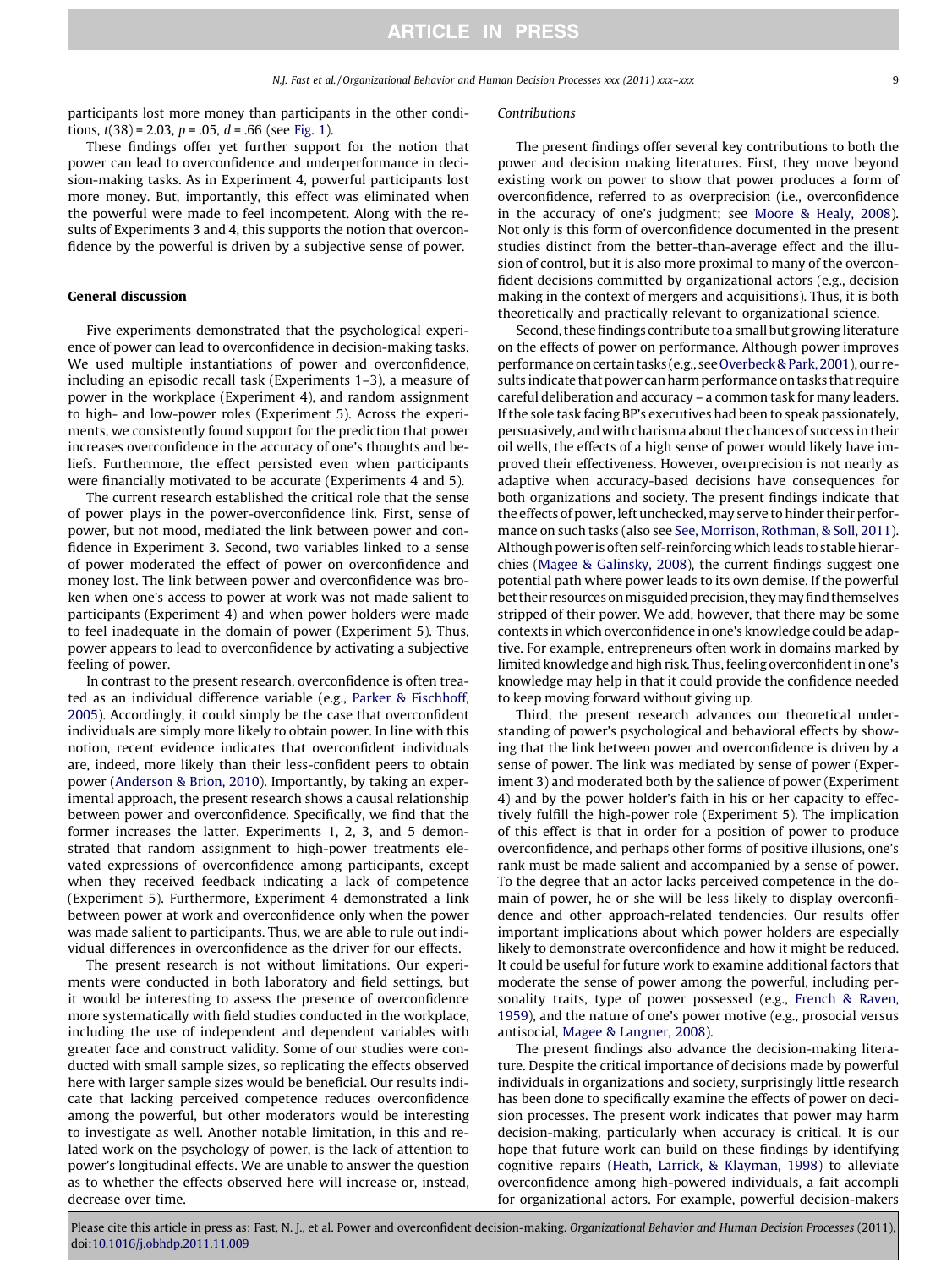Players and their minor league statistics, Experiment 2.

Table A1

Please cite this article in press as: Fast, N. J., et al. Power and overconfident decision-making.

doi:[10.1016/j.obhdp.2011.11.009](http://dx.doi.org/10.1016/j.obhdp.2011.11.009)

<span id="page-9-0"></span>Please cite this article in press as: Fast, N. J., et al. Power and overconfident decision-making. Organizational Behavior and Human Decision Processes (2011),<br>doi:10.1016/j.obhdp.2011.11.009

 $\tilde{a}$ 

Organizational Behavior and Human Decision Processes

|  | <b>Player A</b><br>Height: 5' 10"<br>Weight: 189<br>Shoots: Right-handed<br>Birthdate: January 22, 1989 | <b>Games played</b> (2007-2008) | <b>Goals scored</b> (2007-2008) | <b>Assists</b> (2007-2008) | <b>Total points</b> (Goals + Assists) | Points per game |
|--|---------------------------------------------------------------------------------------------------------|---------------------------------|---------------------------------|----------------------------|---------------------------------------|-----------------|
|  | Birthplace: Sweden                                                                                      | 63                              | 43                              | 43                         | 86                                    | 1.37            |
|  | <b>Player B</b><br>Height: $6'$ 2"<br>Weight: 209<br>Shoots: Right-handed<br>Birthdate: MAR 17, 1987    | <b>Games played</b> (2007-2008) | <b>Goals scored</b> (2007-2008) | <b>Assists</b> (2007-2008) | <b>Total points</b> (Goals + Assists) | Points per game |
|  | Birthplace: United states                                                                               | 48                              | 21                              | 28                         | 41                                    | 0.85            |
|  | Player C<br>Height: $6' 1''$<br>Weight: 188<br>Shoots: Right-handed                                     | <b>Games played</b> (2007-2008) | <b>Goals scored</b> (2007-2008) | <b>Assists</b> (2007-2008) | <b>Total points</b> (Goals + Assists) | Points per game |
|  | Birthdate: February 7, 1990<br>Birthplace: Canada                                                       | 61                              | 58                              | 47                         | 105                                   | 1.72            |
|  | <b>Player D</b><br>Height: $6'$ $1''$<br>Weight: 201<br>Shoots: Left-handed                             | <b>Games played</b> (2007-2008) | <b>Goals scored</b> (2007-2008) | <b>Assists</b> (2007-2008) | <b>Total points</b> (Goals + Assists) | Points per game |
|  | Birthdate: October 2, 1989<br>Birthplace: Canada                                                        | 67                              | 29                              | 67                         | 96                                    | 1.43            |
|  | <b>Player E</b><br>Height: $6' 1''$<br>Weight: 206<br>Shoots: Right-handed                              | <b>Games played</b> (2007-2008) | <b>Goals scored</b> (2007-2008) | <b>Assists</b> (2007-2008) | <b>Total points</b> (Goals + Assists) | Points per game |
|  | Birthdate: October 4, 1983<br>Birthplace: Canada                                                        | 40                              | 8                               | 29                         | 37                                    | 0.93            |

**ARTICLE** 

 $\bar{z}$ 

**PRESS**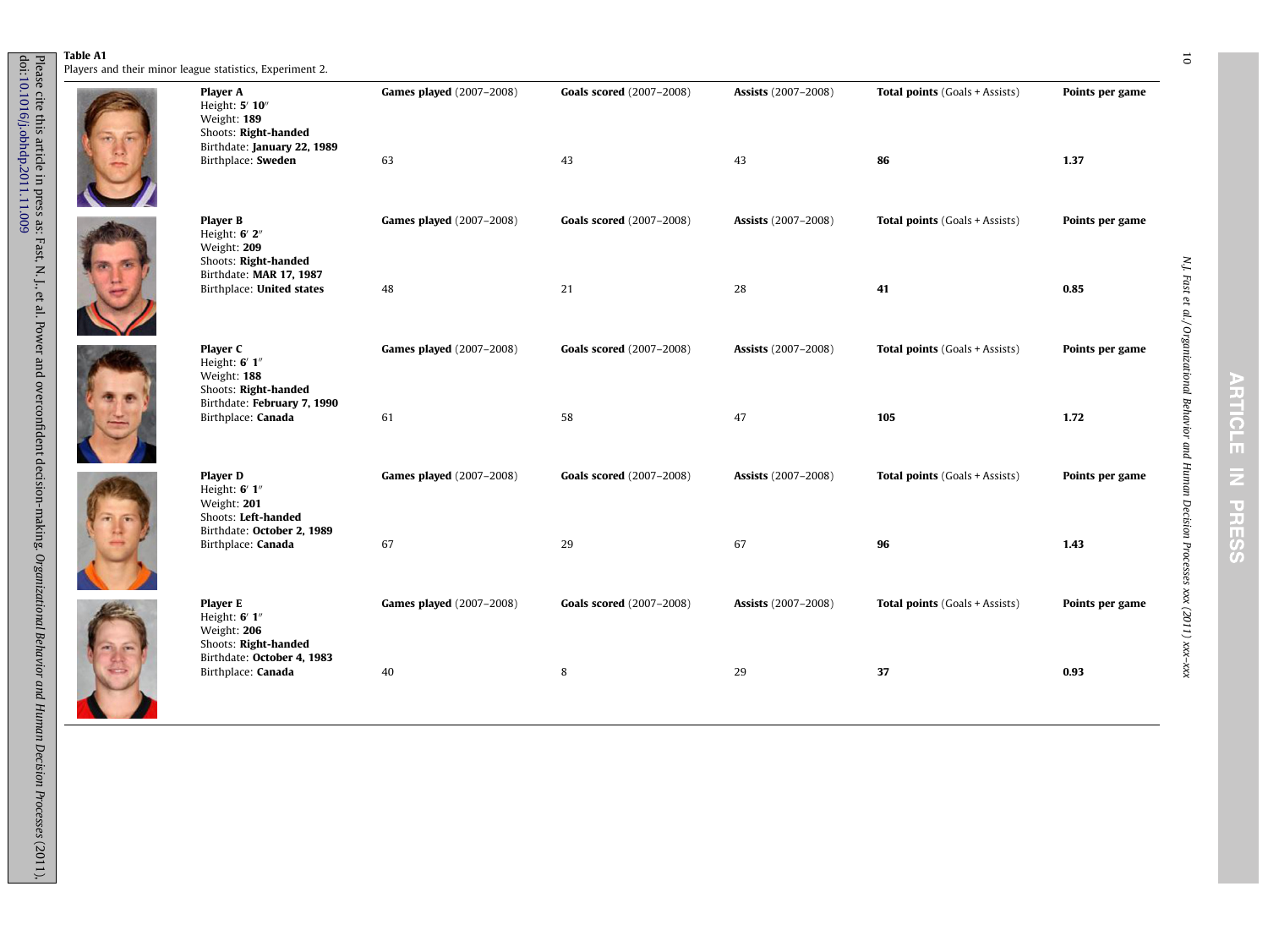<span id="page-10-0"></span>may overcome their overconfidence not only via commonly recommended routes, such as assigning a devil's advocate or surrounding oneself with diverse opinions, but also by exposing themselves to situations that place checks and balances on their sense of power. Alternatively, perhaps merely reminding oneself of past mistakes in judgment could be enough to break through the high-power bubble in which the powerful often reside.

Finally, the results in our experiments highlight an interesting parallel between power and narcissism. Narcissistic individuals tend to display hubristic overconfidence in addition to engaging in risk-taking behaviors (Chatterjee & Hambrick, 2007). Other work indicates that narcissists seek out and are selected into positions of power (Brunell et al., 2008). Our findings uncover another piece of the puzzle, by demonstrating that obtaining power can lead to some of the same tendencies observed in narcissists. Future research exploring this possibility—as well as the potential moderating effects of narcissism on responses to power—would be fruitful.

## Conclusion

The results of five experiments indicate that feeling powerful exacerbates overconfidence. In so doing, they highlight the presence of an interesting yet disturbing cyclical pattern: not only do overconfident people tend to acquire roles that afford power (Anderson & Brion, 2010), but the subjective sense of power brought on by these roles causes people to become further overconfident in their own knowledge. The present findings offer a compelling explanation for why the powerful often underperform and/or lose their power prematurely: overconfident decision making. For example, BP is projected to lose a staggering amount of money – some estimates are as high as \$100 billion – as a result of the decisions that led to the oil spill described previously. Tony Hayward, the CEO of BP, lost his high-power role during the disaster. Steve Case, CEO of AOL, also lost his position of power after the merger with Time Warner failed to produce positive results. Similar stories can be told of leaders who make ill-informed decisions to wage unwinnable wars, launch new products that are destined to fail, or restructure their organizations in ways that neglect key competencies. Finding practical ways to soften and/or hold in check the causal relationship between power and overconfidence represents an important endeavor for future research. Helping the powerful safely escape this perilous aspect of power is not only in the interest of power holders, but is also in the interest of all who are daily impacted by their decisions.

#### Appendix A

#### See [Table A1.](#page-9-0)

#### References

- Achenbach, J. (2010, May 10). Cascade of mishaps caused oil spill 'Chernobyl'. Toronto Star. <http://www.thestar.com/news/world/article/807138-cascade-of[mishaps-caused-oil-spill-chernobyl>](http://www.thestar.com/news/world/article/807138--cascade-of-mishaps-caused-oil-spill-chernobyl).
- Alicke, M. D., Klotz, M. L., Breitenbecher, D. L., Yurak, T. J., & Vredenburg, D. S. (1995). Personal contact, individuation, and the better-than-average effect. Journal of Personality and Social Psychology, 68, 804–825.
- Anderson, C., & Brion, S. (2010). Overconfidence and the attainment of power. Unpublished manuscript. University of California at Berkeley.
- Anderson, C., & Berdahl, J. L. (2002). The experience of power: Examining the effects of power on approach and inhibition tendencies. Journal of Personality and Social Psychology, 83, 1362–1377.
- Anderson, C., Oliver, J. P., & Keltner, D. (in press). The personal sense of power. Journal of Personality.
- Anderson, C., & Galinsky, A. D. (2006). Power, optimism, and the proclivity for risk. European Journal of Social Psychology, 36, 511–536.
- Biddle, B. J. (1979). Role theory: Expectations, identities, and behaviors. New York: Academic Press.
- Biddle, B. J. (1986). Recent developments in role theory. Annual Review of Sociology, 12, 67–92.
- Brunell, A. B., Gentry, W. A., Campbell, W. K., Hoffman, B. J., Kuhnert, K. W., & DeMarree, K. G. (2008). Leader emergence. The case of the narcissistic leader. Personality and Social Psychology Bulletin, 34, 1663–1676.
- Buhrmester, M., Kwang, T., & Gosling, S. D. (2011). Amazon's Mechanical Turk: A new source of inexpensive, yet high-quality data? Perspectives on Psychological Science, 6, 3–5.
- Burdeau, C., & Mohr, H. (2010, May 1). Document: BP didn't plan for major oil spill. Businessweek. <br/> [<http://www.businessweek.com/ap/financialnews/](http://www.businessweek.com/ap/financialnews/D9FDULS81.htm) [D9FDULS81.htm](http://www.businessweek.com/ap/financialnews/D9FDULS81.htm)>.
- Chatterjee, A., & Hambrick, D. C. (2007). It's all about me: Narcissistic chief executive officers and their effects on company strategy and performance. Administrative Science Quarterly, 52, 351–386.
- Dunning, D., Griffin, D. W., Milojkovic, J., & Ross, L. (1990). The overconfidence effect in social prediction. Journal of Personality and Social Psychology, 58, 568–581.
- Dunning, D., Heath, C., & Suls, J. (2004). Flawed self-assessment: Implications for health, education, and the workplace. Psychological Science in the Public Interest, 5, 69–106.
- Emerson, R. M. (1962). Power-dependence relations. American Sociological Review, 27, 31–41.
- Fast, N. J., & Gruenfeld, D. H. (2011). Power's prescriptive role expectations: The heightened pressure for competence. Working Paper. University of Southern California.
- Fast, N. J., & Chen, S. (2009). When the boss feels inadequate: Power, incompetence, and aggression. Psychological Science, 20, 1406–1413.
- Fast, N. J., Gruenfeld, D. H., Sivanathan, N., & Galinsky, A. D. (2009). Power and illusory control: A generative force behind power's far-reaching effects. Psychological Science, 20, 502–508.
- Fischhoff, B., Slovic, P., & Lichtenstein, S. (1977). Knowing with certainty: The appropriateness of extreme confidence. Journal of Experimental Psychology: Human Perception and Performance, 3, 552–564.
- French, J. R. P., Raven, B. (1959). The bases of social power. In D. Cartwright, & A. Zander (Eds.), Group dynamics. New York: Harper & Row.
- Galinsky, A. D., Gruenfeld, D. H., & Magee, J. C. (2003). From power to action. Journal of Personality and Social Psychology, 85, 453–466.
- Galinsky, A. D., Magee, J. C., Gruenfeld, D. H., Whitson, J., & Liljenquist, K. A. (2008). Social power reduces the strength of the situation: Implications for creativity, conformity, and dissonance. Journal of Personality and Social Psychology, 95, 1450–1466.
- Georgesen, J., & Harris, M. J. (1998). Why's my boss always holding me down? A meta-analysis of power effects on performance evaluations. Personality and Social Psychology Review, 3, 184–195.
- Hayward, M. L. A., & Hambrick, D. C. (1997). Explaining the premiums paid for large acquisitions: evidence of CEO hubris. Administrative Science Quarterly, 42, 103–127.
- Heath, C., Larrick, R. P., & Klayman, J. (1998). Cognitive repairs: How organizational practices can compensate for individual shortcomings. Review of Organizational Behavior, 20, 1–38.
- Hirbar, P., & Yang, H. (2010). Does CEO overconfidence affect management forecasting and subsequent earnings management? Working paper. University of Iowa.
- Inesi, M. E. (2010). Power and loss aversion. Organizational Behavior and Human Decision Processes, 112, 58–69.
- Jordan, J., Sivanathan, N. & Galinsky, A. D. (in press). Risk-taking by those who have something to lose and nothing to gain: The role of power, stability, and stress. Administrative Science Quarterly.
- Keltner, D., Gruenfeld, D. H., & Anderson, C. (2003). Power, approach, and inhibition. Psychological Review, 110, 265–284.
- Klar, Y., Medding, A., & Sarel, D. (1996). Nonunique invulnerability: Singular versus distributional probabilities and unrealistic optimism in comparative risk judgments. Organizational Behavior and Human Decision Processes, 67, 229–245.
- Klayman, J., Soll, J. B., Gonzalez-Vallejo, C., & Barlas, S. (1999). Overconfidence. It depends on how, what, and whom you ask. Organizational Behavior and Human Decision Processes, 79, 216–247.
- Lammers, J., Galinsky, A. D., Gordijn, E. H., & Otten, S. (2008). Illegitimacy moderates the effects of power on approach. Psychological Science, 19, 558–564.
- Langer, E. (1975). The illusion of control. Journal of Personality and Social Psychology, 32, 311–328.
- Li, J., & Tang, Y. (2010). CEO hubris and firm risk taking in China: The moderating role of managerial discretion. Academy of Management Journal, 53, 45–68.
- Magee, J. C., & Galinsky, A. D. (2008). Social hierarchy: The self-reinforcing nature of power and status. Academy of Management Annals, 2, 351–398.
- Magee, J. C., Galinsky, A. D., & Gruenfeld, D. H. (2007). Power, propensity to negotiate, and moving first in competitive interactions. Personality and Social Psychology Bulletin, 33, 200–212.
- Magee, J., & Langner, C. (2008). How personalized and socialized power motivation facilitate antisocial and prosocial decision-making. Journal of Research in Personality, 42, 1547–1559.
- Malmenier, U., & Tate, G. (2005). CEO overconfidence and corporate investment. Journal of Finance, 60, 2661–2700.
- Malmenier, U., & Tate, G. (2008). Who makes acquisitions? CEO overconfidence and the market's reaction. Journal of Financial Economics, 89, 20–43.
- Moore, D. A., & Cain, D. M. (2007). Overconfidence and underconfidence. When and why people underestimate (and overestimate) the competition. Organizational Behavior and Human Decision Processes, 103, 197–213.
- Moore, D. A., & Healy, P. J. (2008). The trouble with overconfidence. Psychological Review, 115, 502–517.